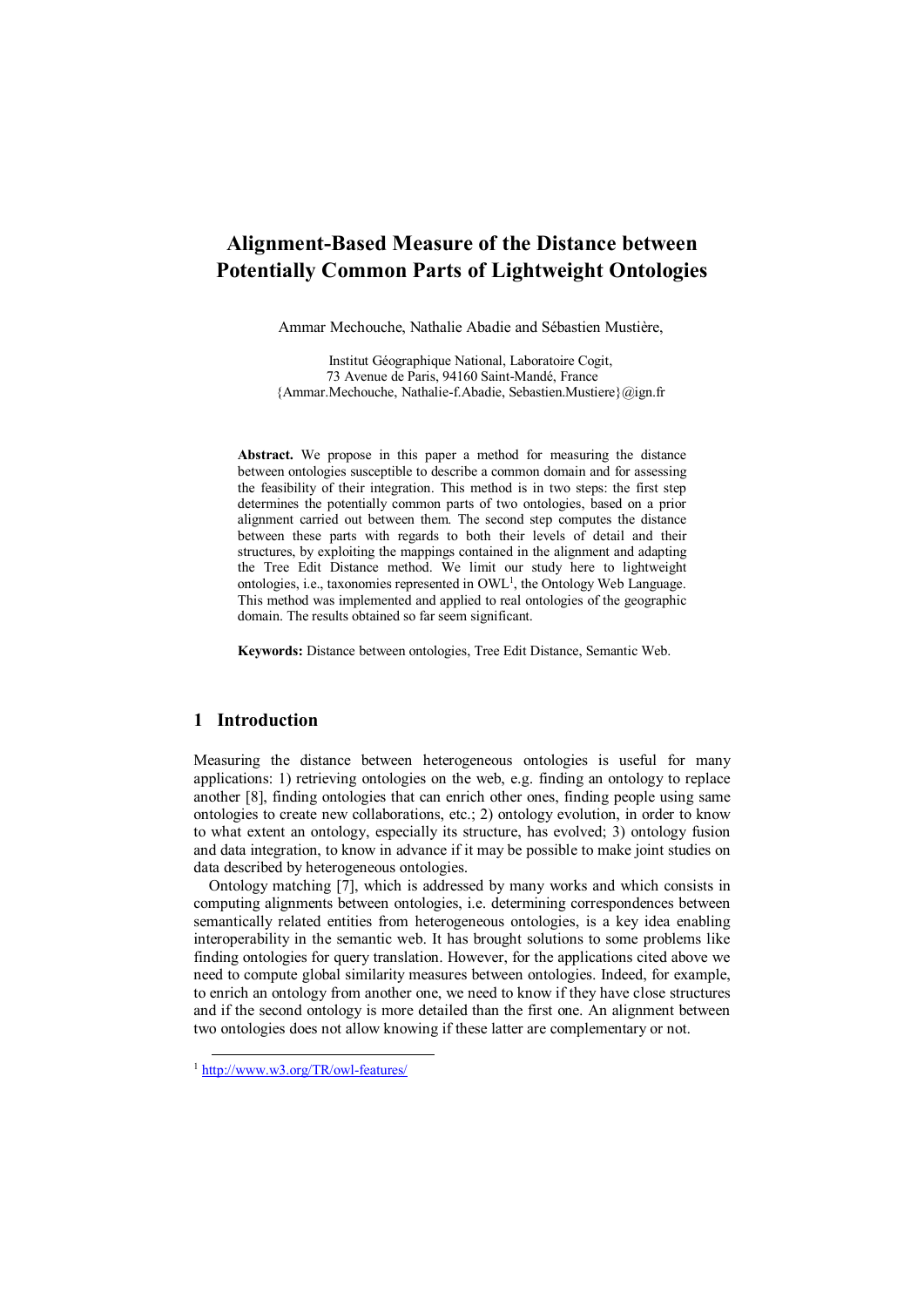In the geographic domain, where data sources are annotated using heterogeneous ontologies [3][5][6][11], we mainly focus on assessing the similarity between ontologies based on three main criteria. The first similarity measure deals with the universes of discourse described by both ontologies: does the source ontology deal with the same domain as the target ontology or does it also provide additional knowledge about a related domain? For example, if we have a domain ontology describing landforms and vegetation, does the source ontology provide us, in addition to that, with knowledge about climate? The second similarity measure aims at comparing the taxonomic structures of both ontologies' common parts. The purpose is to assess whether they result from very different conceptualizations of the domain of interest or not: in other words, would it be difficult to communicate and exchange data with the community who produced this ontology? The third measure compares ontologies' levels of detail to assess whether the source ontology is more or less precise than the target ontology. This aims at automatically determining whether available geodata sources have the appropriate thematic level of detail or not for a specific task. If we are looking for data describing buildings, we may need to make sure that they also explicitly describe more specific buildings such as cabins or huts.

We propose here a new method for computing the distance between potentially common parts of aligned lightweight [17] ontologies. Some works have been dedicated to evaluating the global similarity between ontologies [2], [9], [14-16]. However, their similarity values are difficult to interpret, since they do not measure the difference with regards to particular criteria such as the structure or the level of detail. Our method, however, uses a pre-computed alignment between two ontologies and provides the user with measures with regards to both their structures and levels of detail. This allows to more efficiently assessing differences between ontologies. Moreover, it computes distance between potentially common parts of ontologies, since two ontologies may be similar on one common thematic but quite different on another one. In fact, when source ontologies have common parts with the target ontology, their taxonomic structures must also be compared in order to evaluate to what extent they result from similar conceptualization of the domain of interest. Moreover, the source ontologies' level of detail must be evaluated to assess whether they are more or less precise than the target ontology.

The remainder of this paper is structured as follows: section 2 presents our method for measuring the distance between sub-parts of ontologies. Section 3 presents the results obtained with our method, and section 4 gives some perspectives to our work.

### **2 Proposed Method for Assessing Differences between Ontologies**

Our method, first, uses a simple decision tree and the results of an alignment carried out between the two ontologies to be compared, in order to determine the "important concepts" of each ontology, which encompass a large number of mapped concepts. Once the important concepts are determined, the sub-parts of ontologies whose they are roots are compared. The comparison of ontologies (or ontology parts) here consists in computing the distance with respect to their structures and their levels of detail. To do that, we propose a Tree Edit Distance based method to compute the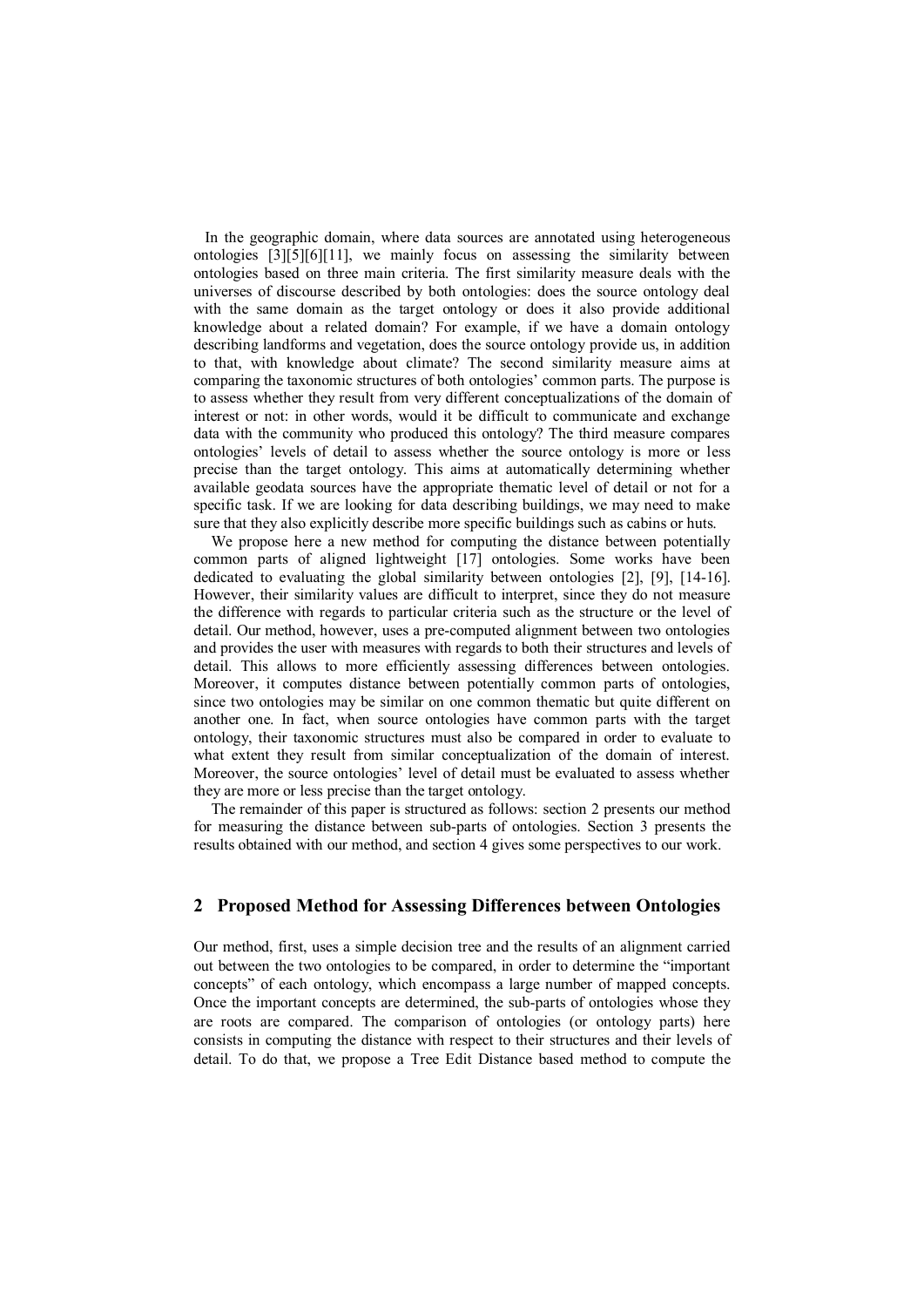distance between the structures of the compared ontology parts, and we exploit the results of the alignment performed between them to compute their levels of detail.

#### **2.1 Determining the Important Concepts of two Aligned Ontologies**

Our goal here is to determine the potentially common parts of two ontologies. To do that, we use existing tools to align the ontologies we want to compare and then we determine the parts of each ontology where the mappings are concentrated. Indeed, we believe that if two ontologies describe a common sub-domain then the concepts describing this sub-domain in both ontologies should generally be mapped together. We do not try here to improve the quality of the alignment, which is out of the scope of this paper. We suppose that the quality of the produced alignment is pretty good and the mappings it contains could be transformed into the following form:  $\langle C_{O_1}, D_{O_2}, \text{Score} \rangle$ , which means that the concept *C* in the ontology *O1* is mapped with the concept *D* in the ontology *O2*, and this mapping has a score confidence *Score* (between 0 and 1).



**Fig. 1.** The decision tree determining the important concepts of two aligned ontologies.

Before detailing our method, we consider that a concept is important if it encompasses a large number of mapped sub-concepts or if it encompasses a medium number of mapped sub-concepts but at the same time its depth in the ontology is small. In both cases, the important concepts define sub-parts of the ontology where the mappings are concentrated.

A first set of important concepts is determined thanks to the decision tree depicted in Fig. 1, which classifies each concept of the ontology in the class *YES* if it is an important concept or in the class *NO* if it is not . After that, additional rules allow to filter the first set of important concepts and to keep only the most significant ones**.** 

The decision tree proposes three rules allowing determining important concepts:

The first rule (leading to the *YES* in the continuous and bold rectangle) detects the root of each ontology (the *owl:Thing* concept) as the important concept if the number of all mappings is high, since the root is the super class of any concept of the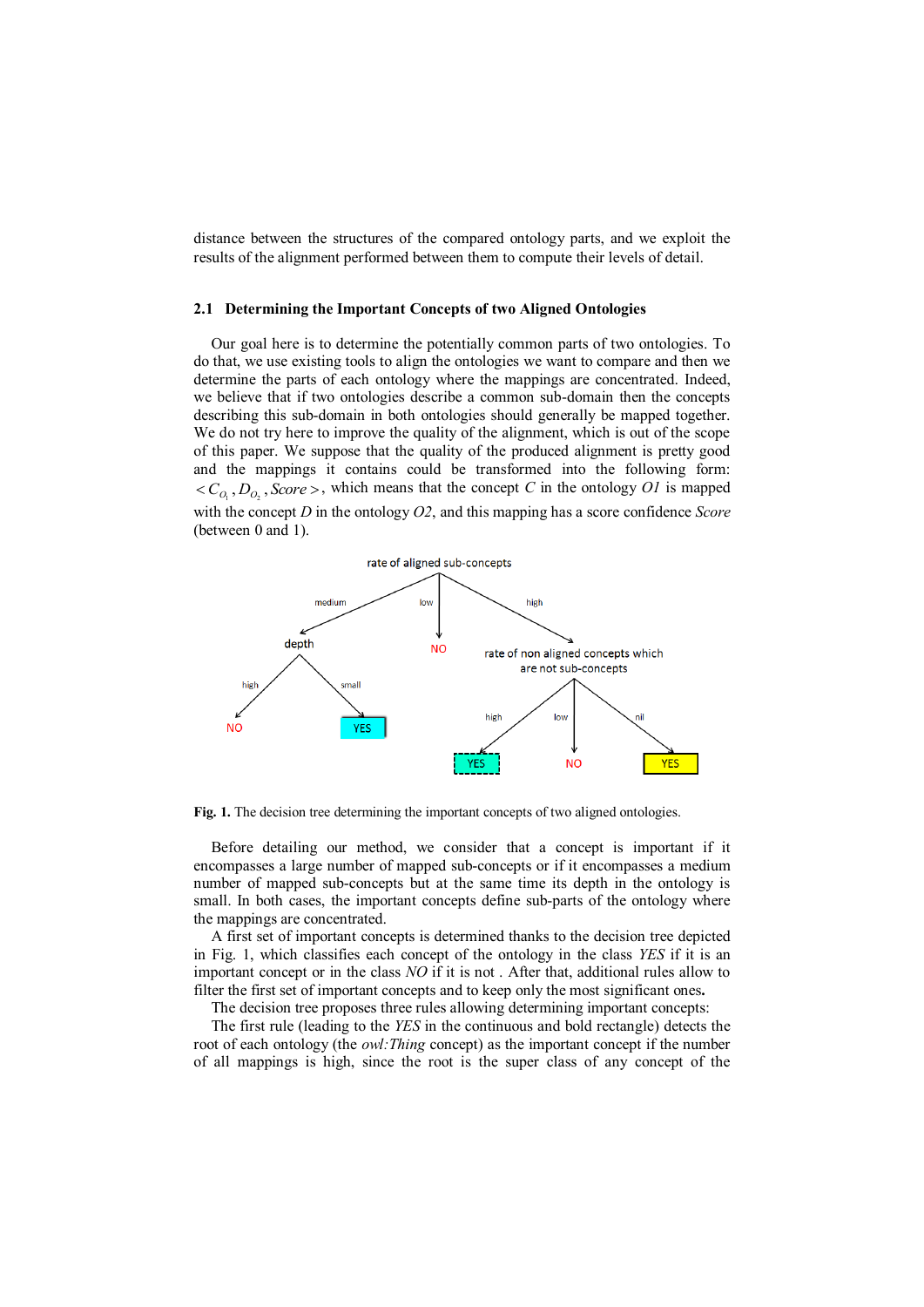ontology, and it encompasses all mapped concepts. On the examples shown on Fig. 2 the important concepts deduced by this rule are in continuous and bold circles.

The second rule (leading to the *YES* in the dashed rectangle) allows determining the important concepts which encompass a large number of mapped concepts. This rule does not allow to a concept *C* to be important if there are too few remaining concepts in the ontology that are not mapped and not sub-concepts of *C*. In this case it is better to consider the root of the ontology as the important concept. For example, on Fig. 2-(a1) the concept *3* could be an important concept if we suppose that all mapped concepts are its sub-concepts. However, since there remains only one concept (concept *2*) in the ontology which is not its sub-concept it is better to consider only the root as an important concept in order to include this remaining concept. In Fig. 2(b1), however, there are two important concepts deduced by this rule (those with dashed lines). This is due to the fact that: 1) a large number of the mapped concepts are sub-classes of the concept *3* and consequently sub-classes of its parents ; 2) there remains a large number of concepts in the ontology which are not sub-concepts of *3* and which can constitute another part describing another thematic which is not common to the compared ontologies.

The third rule (leading to the *YES* in the shadow rectangle in the decision tree) allows determining the important concepts which encompass a medium number of mapped concepts and which are not deep in the ontology hierarchy. Indeed, in general, in an ontology, the distinction of the different described themes is made generally in its top level. In the example on Fig. 2(c1) the important concepts deduced by this rule are represented with shadow circles (*2*, *3* etc.). The important concepts are determined by this rule when the compared ontologies describe more than one common thematic.

Until now we determine a set of possible important concepts. For example, on Fig. 2(b1) and Fig. 2(c1) we have several important concepts which are deduced and we need to keep only the most significant among them, i.e. the more specific of them. To do this, we defined three additional rules allowing filtering these important concepts. They are tested in the following order, and only one of them is executed:

**Filtering Rule 1:** If we have only one important concept (the root), then keep it as the important concept of the ontology. For example, on Fig. 2(a2) the concept *1* will be the important concept of the ontology; in other terms, the source ontology will be compared as a whole to the determined sub-parts of the target ontology.

**Filtering Rule 2:** If we have important concepts deduced by the second rule of the decision tree (concepts in dashed circles), then we keep only the deepest among them as the important concept of the ontology. Indeed, in an ontology, the deeper the concepts are, the more they share common characteristics. In Fig. 2(b2), the important concept which will be kept is *3* since the Rule 1 will not be activated and the concept *3* is the deepest important concept deduced by the second rule of the decision tree. This way we obtain one important concept encompassing a large number of mapped concepts without including concepts describing other themes.

**Filtering Rule 3:** We keep all the deepest important concepts deduced by the third rule of the decision tree (concepts in shadow circles). For example, in figure Fig.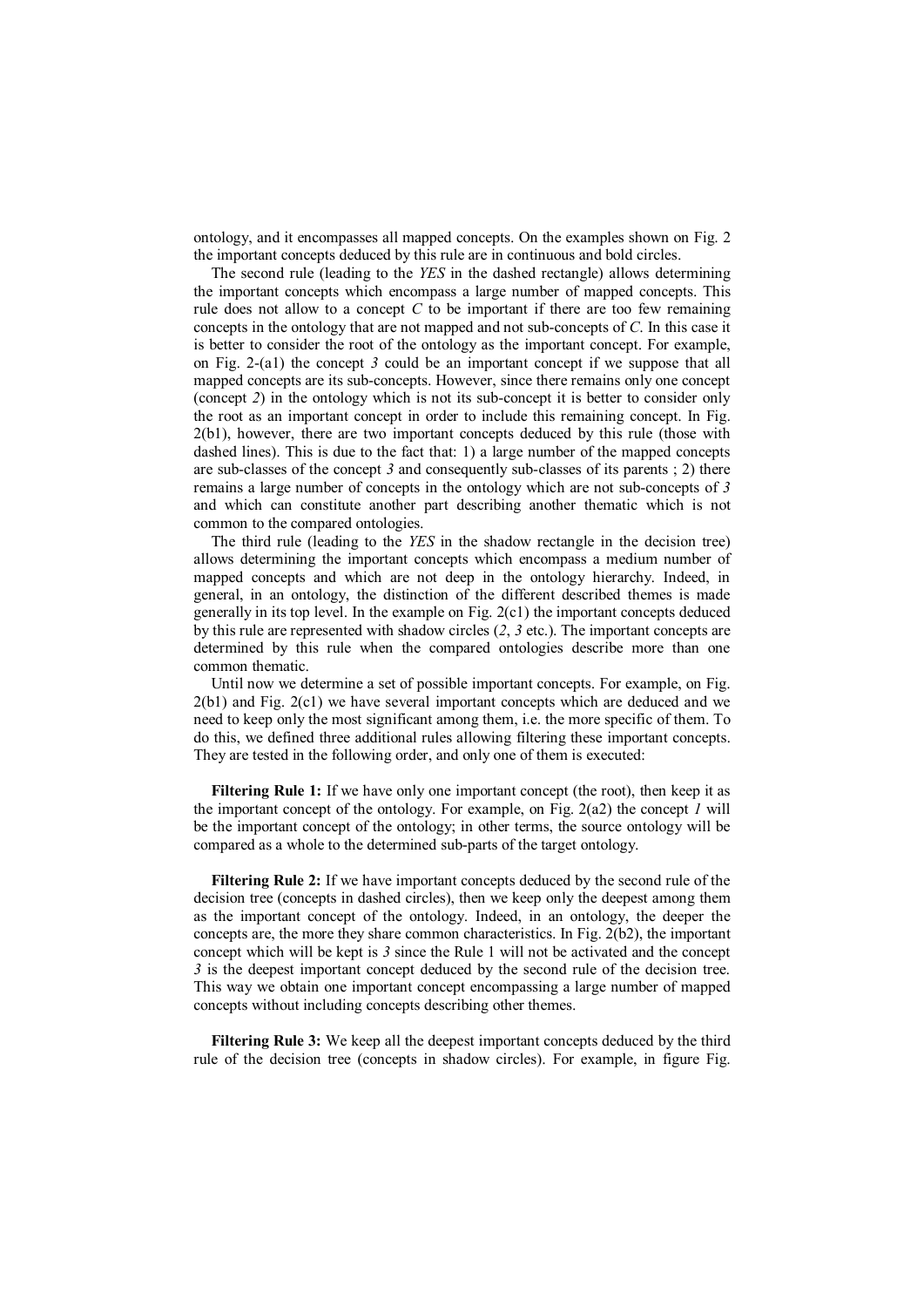

2(c2), we keep only the important concepts *2* and *3* since they are the deepest ones. These concepts should be roots of two different themes described by the ontology.

**Fig. 2.** Possible cases for determining the important concepts.

#### **2.2 Computing the Distance between the Ontology Parts**

We consider here that two aligned ontologies *O1* and *O2* have the same structure if the subsumption relations (or *is-a* relations) between all mapped concepts are preserved in both ontologies. In other terms, the ontologies structures are the same if we do not consider the non mapped concepts. If there is one *is-a* relation between two mapped concepts *C1* and *C2* in *O1*, and this relation does not exists in *O2* between the corresponding concept of *C1* and the corresponding concept of *C2*, then we consider that the structures of *O1* and *O2* are different.

On Fig. 3(1) we have two ontologies with the same structure, but with different levels of detail. In this case, it is interesting to indicate to the user that these ontologies have similar structures, but that one is more detailed than the other one. This allows the user to decide, for example, to enrich the first ontology from the second one or to know if their fusion would be costly or not. In figure Fig. 3(2), however, both ontologies offer the same vocabulary, but their structures are different. Typically, in this case it would be costly to fusion or to combine these ontologies.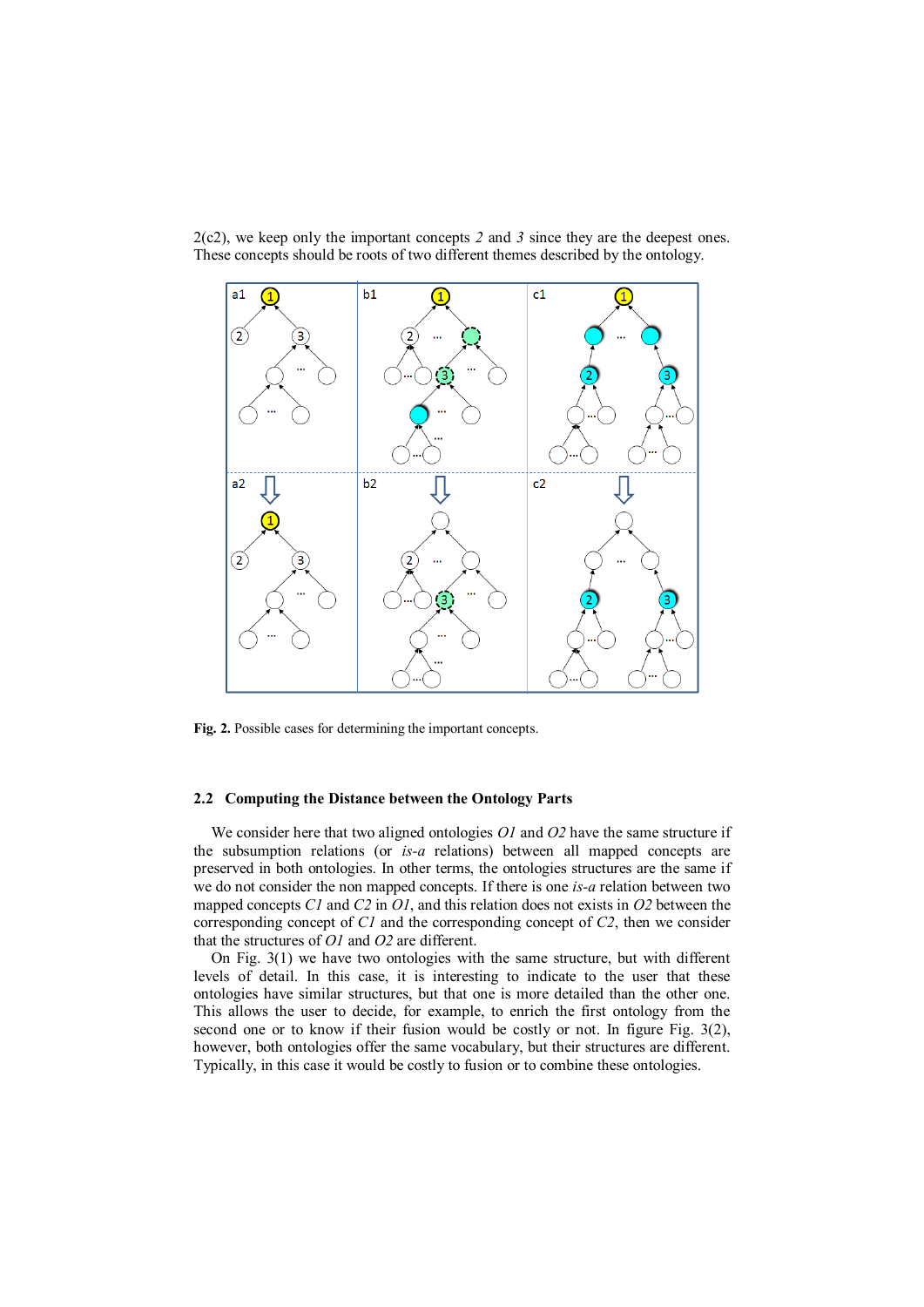

**Fig. 3.** Difference of levels of detail and structures between ontologies.

#### **2.2.1 Comparing Ontologies' Structures**

To compute the distance between the structures of two ontologies, we propose an adaptation of the Tree Edit Distance method [1], which is usually used to estimate the minimum effort which is necessary to transform an ordered tree into another one. We note that an ordered tree is a tree where the children of every node are ordered. The Tree Edit Distance method returns the minimum cost in terms of the number of operations (node insertion, node deletion and node renaming) which are necessary to transform one ordered tree into another one. Let us consider the example on Fig. 3(2). In order to transform *tree1* into *tree2* we need at least five operations (Fig. 4). So, transforming *tree1* into *tree2* costs 5.

In order to give a sense to the cost returned by the Tree Edit Distance method, we need to normalize it. To do this, we use the normalization formula proposed in [4] (formula (2)), where *NC* is the normalized cost considered as the distance between the two trees, *C* is the value returned by the Tree Edit Distance method, and |*tree 1*| and |*tree 2*| are the respective sizes (number of nodes) of the ordered trees *tree1* and *tree2*.

$$
NC = \frac{C}{|tree_1| + |tree_2|}
$$
 (2)



**Fig. 4.** Example of minimum operation number required to transform a tree into another one.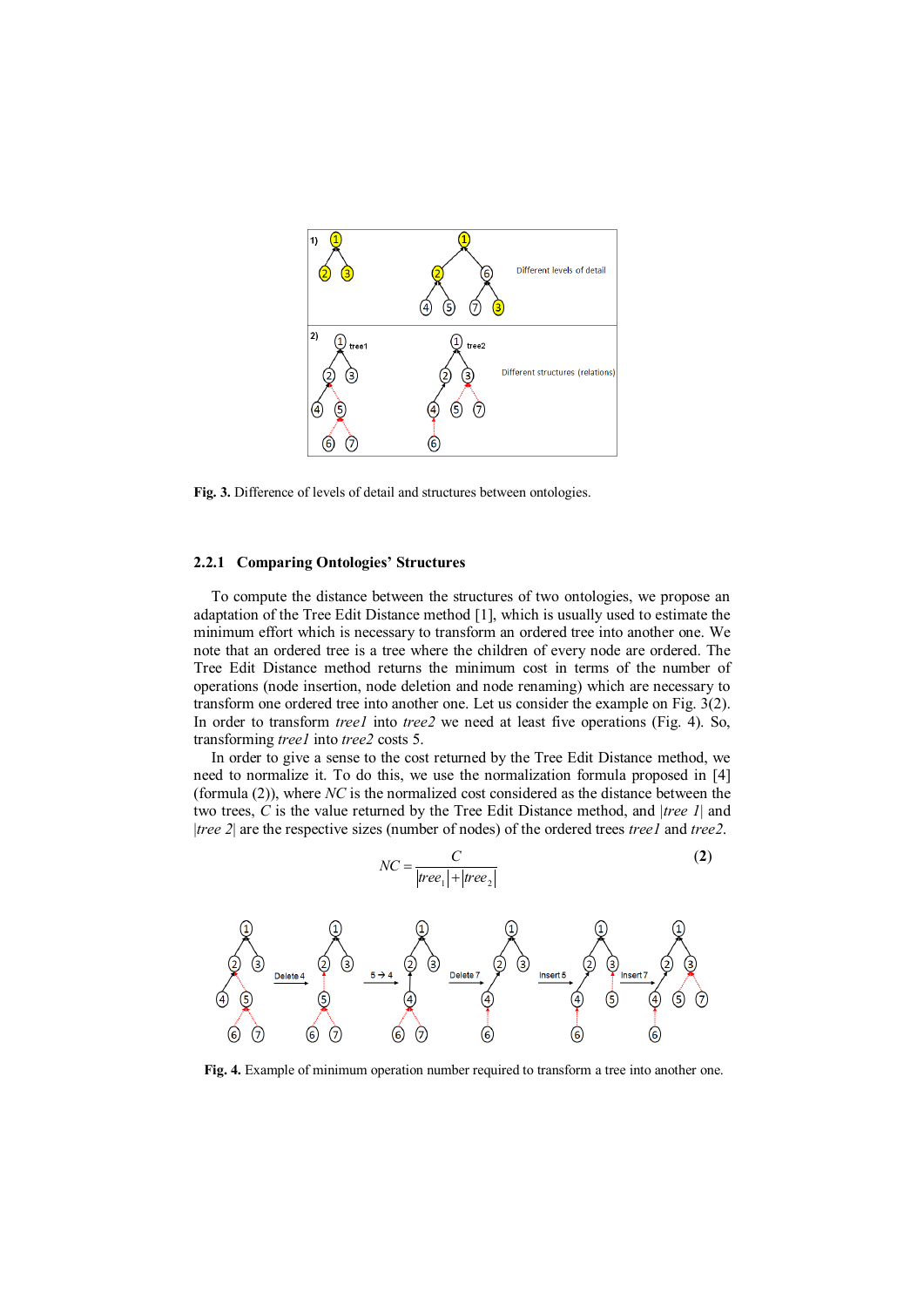In the example on Fig. 4 the distance between *tree 1* and *tree 2* will be  $5/(7+7)$  = 0.36, which means that similarity between *tree 1* and *tree 2* is 64%. In fact, the smaller the distance is, the closer the structures of ontologies are.

The adaptation of the Tree Edit Distance method is done as follows:

- 1. Every non mapped concept of each ontology is deleted and its mapped direct sub-concepts become direct sub-concepts of its closest mapped parent. Indeed, we are only interested in the structures formed by mapped concepts in each ontology. In Fig. 5, the concepts *8* and *9* in the ontology on the left are not mapped with concepts from the ontology on the right, so they are deleted and the concept *3* which is mapped becomes a direct child of the concept *1*. The same reasoning is applied to the concept *g*.
- 2. The next step consists in relabeling the concepts in the second ontology by the labels of their corresponding concepts in the first ontology. If a concept *C* from the second ontology is mapped with one concept *D* from the first ontology, then *C* is renamed to *D*. For example, on Fig. 5, the concept *a* is mapped with the concept *1*, then *a* is renamed to *1*. If a concept *C* of the second ontology is mapped with several concepts from the first ontology, then it takes the name of the corresponding concept having the highest score of similarity. On the Fig. 5, the concept *h* is mapped with the concepts *6* and *7* from the first ontolog*y,* however the score of the mapping with *7* is higher, then *h* will be renamed to *7*. If it had been mapped with several concepts from the first ontology having the same score of similarity, then the label of the most general subsuming concept of them would have been used for renaming. If no most general subsuming concept exists, then we would have chosen randomly the label of one of them for renaming. On the Fig. 5, the concept *f* is mapped with the concepts *5* and *6* from the first ontology with the same score, then  $f$  has to be renamed to  $5$ , since  $5$  is more general than *6*. We note that each concept from the first ontology is used at most one time to rename a concept in the second ontology.
- 3. The last step consists in ordering the obtained trees to allow using existing algorithms and tools for computing the Tree Edit Distance (which is our objective here). On the Fig. 5 we obtain two ordered trees whose distance was computed in the previous example (distance  $= 0.36$ ).



**Fig. 5.** Transforming two aligned ontologies into two ordered trees.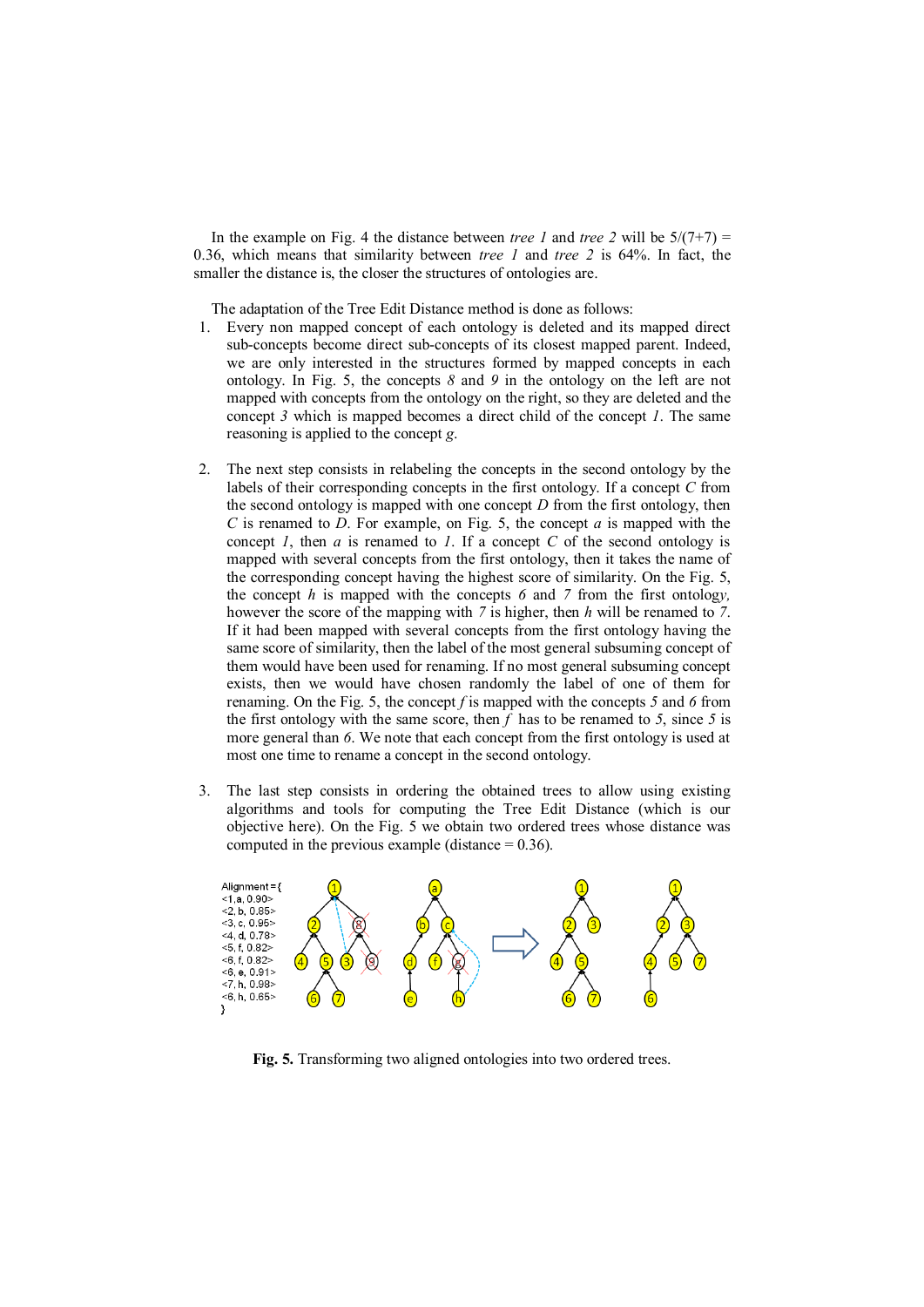#### **2.2.2 Computing the Levels of Detail of two Aligned Ontologies**

Two lightweight ontologies having close structures may have different levels of detail. We define here the level of detail of a concept *C* as the number of its subclasses. For example, on Fig. 3(1) the concept *2* is more detailed in the ontology on the right than in the ontology on the left, since it has two sub-concepts in the ontology on the right when it has no sub-concept in that on the left. Now, we need to have an overall indication allowing to know which of the two aligned ontologies is more detailed. We propose to do this by averaging, for each ontology, the levels of detail' values of its mapped concepts. The following example illustrates this more clearly.

**Illustrating example.** Let us consider the example on Fig. 3(1). To compute the level of detail of each ontology we create two vectors *V1*and *V2*, where *V1* contains the level of detail values of each mapped concept from *O1*, and *V2* contains the level of detail values of the corresponding concept in *O2* of each mapped concept from *O1*. Then, the average value of *V1* gives the level of detail of *O1*, and the average value of *V2* gives the level of detail of *O2*. Thus, we obtain the following vectors:

| Mapped Concepts |                   | V2                      |
|-----------------|-------------------|-------------------------|
| $\mathbf{r}$    | 2                 | 6                       |
| $2 \frac{1}{2}$ | $\boldsymbol{0}$  | $\overline{\mathbf{c}}$ |
| $\overline{3}$  | $\mathbf{0}$      | $\theta$                |
|                 | $LD_{O_1} = 0.66$ | $LD_{0}$ , = 2.66       |

As we can see it, *O2* is more detailed than *O1*.

# **3 Experiments and Results**

The proposed methods were implemented and tested on real ontologies. The decision tree, determining the important concepts, was implemented in Java and using the Protégé OWL API<sup>2</sup>. The ontology structures comparison was also implemented as a Java program which uses the Protégé OWL API and reuses a Java implementation of the Tree Edit Distance method for ordered trees, available on the Web<sup>3</sup> and described in [1]. The goal here is to determine which parts of two aligned ontologies are complementary, i.e. which parts are related by a large number of mappings and which have close structures but different levels of detail. We chose to test our methods on five ontologies (ontologies' structures) describing geographic domains or domains close to geography, because our expertise in this domain allows us to better analyze the obtained results. The used ontologies are the followings:

- Building and Places ontology<sup>4</sup>: developed in United Kingdom, its purpose is to describe the building feature and place classes surveyed by Ordnance Survey.
- Transportation ontology<sup>5</sup>: this ontology describes transportation-related information in the CIA World Fact Book<sup>6</sup>.

<sup>2</sup> <http://protege.stanford.edu/plugins/owl/api/>

<sup>3</sup> web.science.mq.edu.au/~swan/howtos/treedistance/

<sup>4</sup> http://www.ordnancesurvey.co.uk/ontology/BuildingsAndPlaces/v1.1/BuildingsAndPlaces.owl

<sup>5</sup> http://reliant.teknowledge.com/DAML/Transportation.owl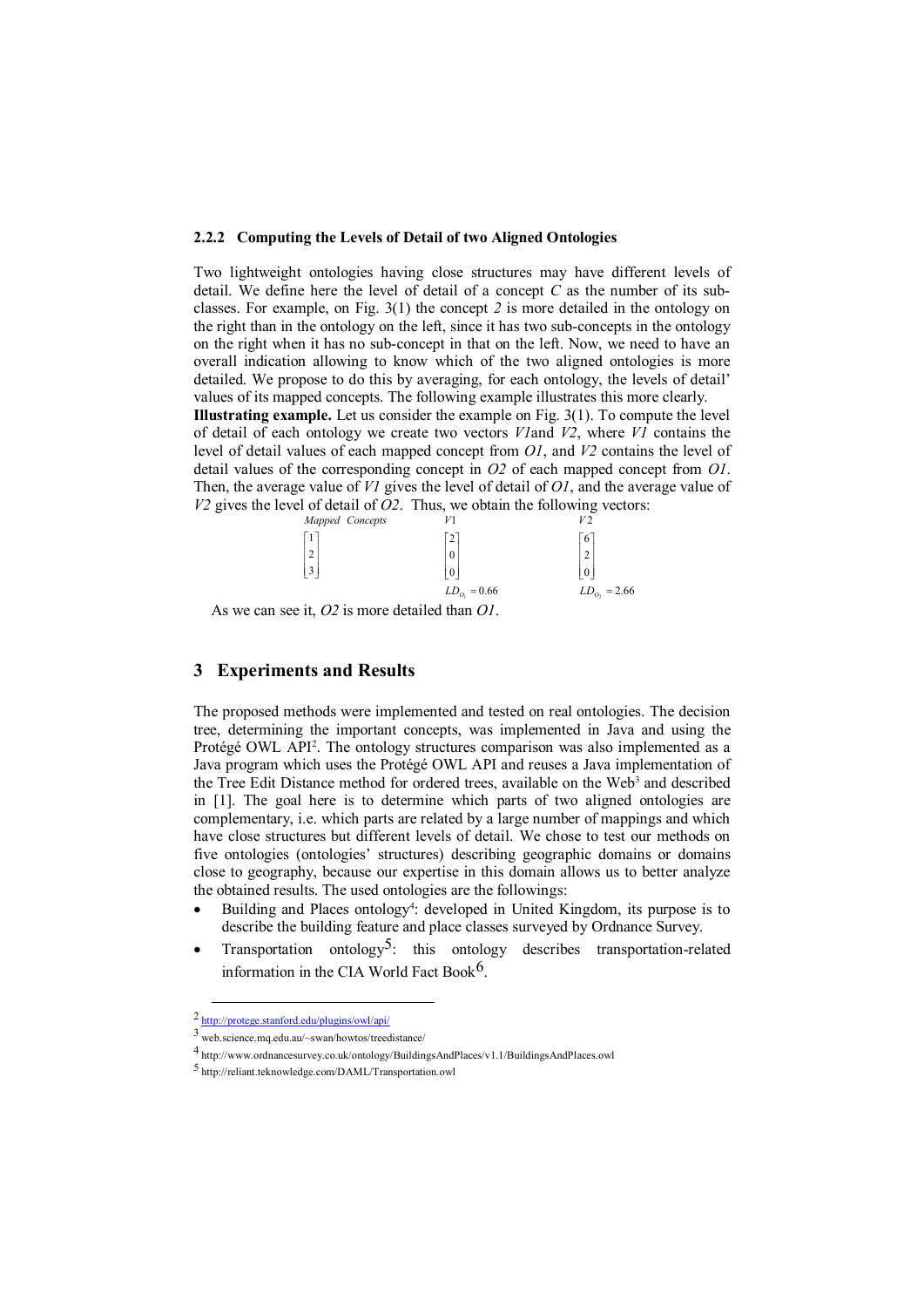- Earth Realm ontology<sup>7</sup>: elements of this ontology include "atmosphere", "ocean", and "solid earth", and associated subrealms (such as "ocean floor")<sup>8</sup>.
- Hydrology<sup>9</sup>: this ontology is developed by Ordnance Survey to describe in an unambiguous manner the inland hydrology feature classes.
- IGN ontology [12]: it is a bilingual ontology (French / English) which describes the topographic entities present in the geographic databases of the French Mapping Agency (IGN).

These ontologies are first pairwise aligned using the method proposed in the TaxoMap tool [10]. In order to determine the important concepts we defined the semantics of classification criteria used in the decision tree. So, we consider that the rate (percentage) of aligned concepts is high when it is superior to 80%. It is medium when it is comprised between 30% and 80%, and it is low when it is inferior to 30%. A concept of an ontology *O* is considered as deep if its depth in *O* is higher than a half of the depth of *O* itself. We note that, actually, these values are fixed intuitively, however we are working on in order determine them empirically. The obtained results with these values are summarized on Fig. 6.

| <b>Ontologies</b>           | <b>Ontology'size</b> | Alianment'size | <b>Main Concepts (MC)</b>             | <b>Size of MC</b> | <b>Depth of MC</b> | #Mappings |
|-----------------------------|----------------------|----------------|---------------------------------------|-------------------|--------------------|-----------|
| <b>Buildings And Places</b> | 692                  | 117            | Vehice                                | 30                | 1/6                | 47        |
| Transportation              | 445                  |                | <b>TransportationDevice</b>           | 158               | 1/11               | 73        |
| <b>Buildings And Places</b> | 692                  | 45             | TopographicObject                     | 347               | 1/6                | 25        |
| EarthRealm                  | 561                  |                | <b>TopographicRegion</b>              | 158               | 3/8                | 14        |
| <b>Buildings And Places</b> | 692                  | 89             | TopographicObject                     | 347               | 1/6                | 48        |
| <b>Hydrology</b>            | 186                  |                | TopographicObject                     | 119               | 1/6                | 47        |
| EarthRealm                  | 561                  | 49             | <b>TopographicRegion</b>              | 158               | 3/8                | 20        |
| <b>Hydrology</b>            | 186                  |                | TopographicObject                     | 119               | 1/6                | 43        |
| <b>Buildings And Places</b> | 692                  | 288            | Place                                 | 269               | 2/6                | 256       |
| <b>IGN</b>                  | 766                  |                | <b>Artificial Topographic Feature</b> | 609               | 1/8                | 288       |
| <b>EarthRealm</b>           | 561                  | 80             | <b>TopographicRegion</b>              | 158               | 3/8                | 32        |
| <b>IGN</b>                  | 766                  |                | <b>Relief Feature</b>                 | 55                | 2/8                | 46        |
| <b>IGN</b>                  | 766                  | 92             | Inland Hydrographic Feature           | 48                | 2/8                | 32        |
|                             |                      |                | <b>Artificial Topographic Feature</b> | 602               | 1/8                | 41        |
| <b>Hydrology</b>            | 186                  |                | TopographicObject                     | 119               | 1/6                | 74        |
| <b>IGN</b>                  | 766                  | 98             | <b>Transport Infrastructure</b>       | 175               | 2/8                | 69        |
| Transportation              | 445                  |                | <b>OWL:Thing</b>                      | 445               | 0/11               | 98        |

**Fig. 6.** Important concepts obtained on real geographic ontologies.

We observe on Fig. 6 that most of the used ontologies describe the topography: many important concepts are in relation to the topography, which is a good result since most of the used ontologies really describe the topographic objects. Also, if we look at the size of each determined partition (whose root is an important concept) and the number of its mappings, we deduce that the important concepts detection is pretty precise. For example, the number of mappings between the *Buildings and Places* ontology and the *IGN* ontology equals 288. From one side, there is only one important concept deduced for each ontology (respectively *Place* and *Artificial Topographic Feature*). From the other side, the number of mappings included in the part whose

<sup>6</sup> <http://www.daml.org/ontologies/409>

<sup>7</sup> http://sweet.jpl.nasa.gov/1.1/earthrealm.owl

<sup>8</sup> http://sweet.jpl.nasa.gov/guide.doc

<sup>9</sup> http://www.ordnancesurvey.co.uk/ontology/Hydrology/v2.0/Hydrology.owl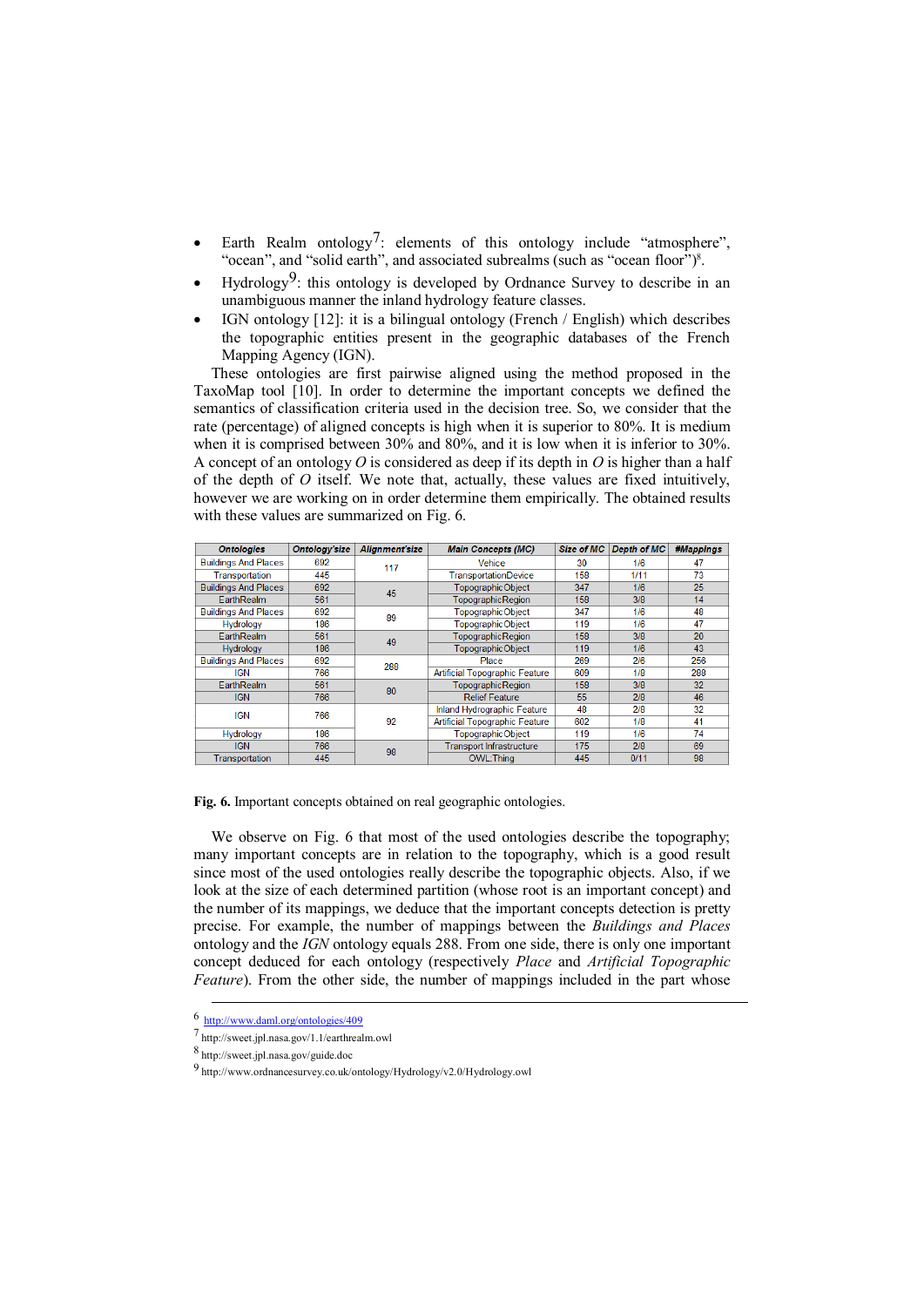*Place* is the root represents 89% of the total number of existing mappings, and the part whose *Artificial Topographic Feature* is the root contains all the mappings. So, the mappings are concentrated in the parts determined by our method.

The next step is the comparison phase. In order to obtain significant results we consider only mappings with a score higher than 0.90. We first computed the distance between the ontology parts structures. The obtained results are shown on Fig. 8.



**Fig. 8.** Results of the comparison of the ontology parts structures. The vertical axis indicates the computed Tree Edit Distance measures, and the horizontal axis indicates the compared ontology parts. Indeed, the numbers 1...9 refer to pairs of ontology parts that are compared. See Fig. 9.

Fig. 8 shows that there are some ontology parts that have more similar structures than other ones. For example, the structure of the part of the *Buildings and Places* ontology whose the root is the important concept *Topographic Object* is very close to the structure of the part of the *Hydrology* ontology that has *Topographic Object* as a root. This is due to the fact that both ontologies are produced by the same institution, so with same conceptualization. The structure of the part of the *Buildings and Places* ontology whose the root is the important concept *Place* is, however, different from the structure of the part of the *IGN* ontology that has *Artificial Topographic Feature* as a root. In fact, in the metadata associated with *Building and Places* ontology, it is said that "…*The rationale behind the Buildings and Places module is to provide a minimal set of definitions to maximise the abiliuty to reuse. As a result it contains a shallow hierarchy and minimal property restrictions*". This explains the difference in structures between its parts and parts of the *IGN* ontology which is very structured.

Finally, we compared the levels of detail (LD) of our ontologies using the method presented above. The results obtained are shown on Fig. 9.

| $N^{\circ}$ Pair | Ontology 1 (O1)             | Ontology 2 (O2)                | <b>Important Concepts of O1</b>                            | Important Concepts of O2 LD (O1) LD (O2) |       |      |
|------------------|-----------------------------|--------------------------------|------------------------------------------------------------|------------------------------------------|-------|------|
|                  | <b>Buildings And Places</b> | Transportation                 | Vehice                                                     | <b>TransportationDevice</b>              |       | 1.16 |
| $\overline{2}$   | <b>Buildings And Places</b> | <b>EarthRealm</b>              | <b>TopographicObiect</b>                                   | TopographicRegion                        | 1.4   | 1,6  |
| 3                | <b>Buildings And Places</b> | Hydrology                      | TopographicObject                                          | <b>TopographicObject</b>                 | 26.52 | 8.10 |
| 4                | <b>EarthRealm</b>           | Hydrology                      | TopographicRegion                                          | TopographicObject                        | 1.66  | 3.75 |
| 5                | IGN                         |                                | <b>Buildings And Places Artificial Topographic Feature</b> | Place                                    | 2.48  | 4.35 |
| 6                | <b>IGN</b>                  | <b>EarthRealm</b>              | <b>Relief Feature</b>                                      | TopographicRegion                        | 1.71  | 1.21 |
|                  | IGN                         |                                | Inland Hydrographic Feature                                | TopographicObject                        | 1.93  | 3.12 |
| 8                | <b>Hydrology</b>            | Artificial Topographic Feature | TopographicObject                                          | 5.86                                     | 2.43  |      |
| 9                | <b>IGN</b>                  | Transportation                 | <b>Transport Infrastructure</b>                            | OWL: Thing                               |       |      |

**Fig. 9.** Result of the comparison of the ontology parts levels of detail (LD).

The results on the Fig. 9 are significant. For example, the *Hydrology* ontology is more detailed than the *IGN* ontology regarding the hydrographic features, and this can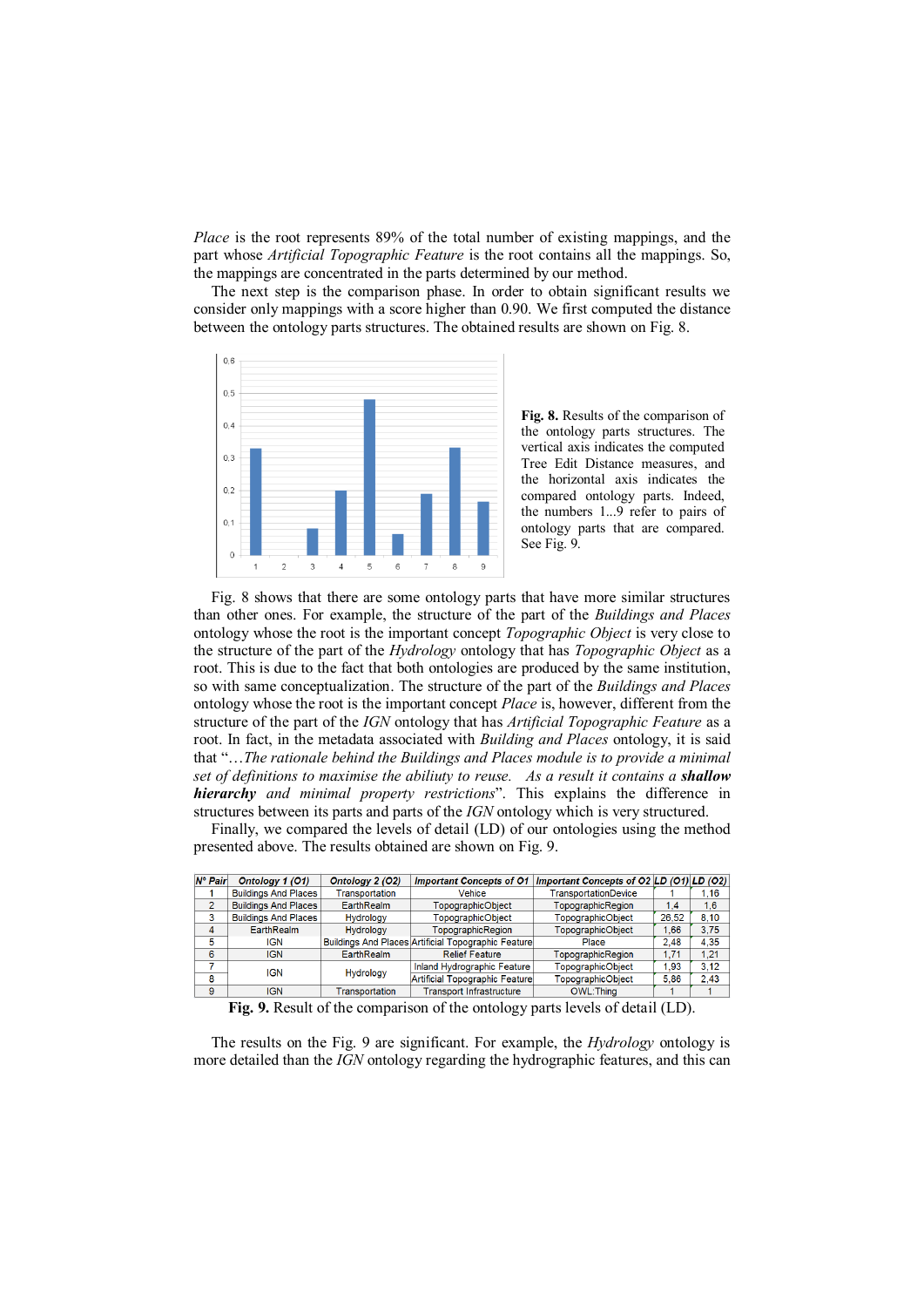be explained as follows: from one side the metadata associated with the *Hydrology* ontology say that *the scope of this ontology includes permanent topographic features involved in the containment and transport of surface inland water of a size of 1 meter or greater including tidal water within rivers*. From the other side, we know from the IGN databases specifications that the IGN databases, from which is built the IGN ontology, include only water surfaces larger than **7.5** meter. Another notable difference of levels of detail is between the *Topographic Object* part of the *Hydrology* ontology and the *Topographic Object* part of the *Buildings and Places* ontology. This result combined with the previous one telling us that the structures of these parts are very similar shows that these ontology parts are complementary and may help the user or a program to decide for example to enrich (for example thanks to an importation operation) the *Topographic Object* part of the *Hydrology* ontology from the *Topographic Object* of the *Buildings and Places* ontology.

### **4 Conclusion and Perspectives**

Means for evaluating distance between ontologies seems to us important for decision making systems in the context of data integration, ontology fusion, ontology evolution and ontology retrieval on the web.

We have presented in this paper a new method for measuring the distance between lightweight ontologies. Our method differs from existing methods in several ways: 1) it exploits alignments between ontologies rather than assuming that ontologies share exactly the same vocabulary; 2) it does not compare whole ontologies but only the potentially common parts of them determined by our decision tree, in order to more efficiently assess the differences between ontologies; 3) finally, our method provides indications about the level of detail of each ontology and computes a distance between the ontologies structures by adapting the Tree Edit Distance method, which was not used in the past in this context to the best of our knowledge. The proposed method is implemented and tested on several real geographic ontologies, and the results obtained so far seem significant.

In the future, we plan to improve our method with respect to several aspects: 1) the ontology parts are determined with our decision tree which consists in detecting ontology parts where the mappings are concentrated, it would be interesting to compare and combine our decision tree with existing methods for ontology partitioning [13], in order to obtain better partitions. Moreover, our decision tree may be learnt using existing algorithms like the  $ID3^{10}$  algorithm, particularly in order to automatically determine the semantics associated with each classification criteria; 2) our comparison method is actually restricted to lightweight ontologies, we plan to extend it to heavyweight ontologies in order include in our comparison procedures more complex constraints and relations between concepts modeled in domain ontologies; 3) another perspective of this work is to compare our method to similar ones [18] and to study the influence of different matching techniques on our distance measure; 4) finally, we plan to integrate to our method other information to better

<sup>10</sup> http://en.wikipedia.org/wiki/ID3\_algorithm